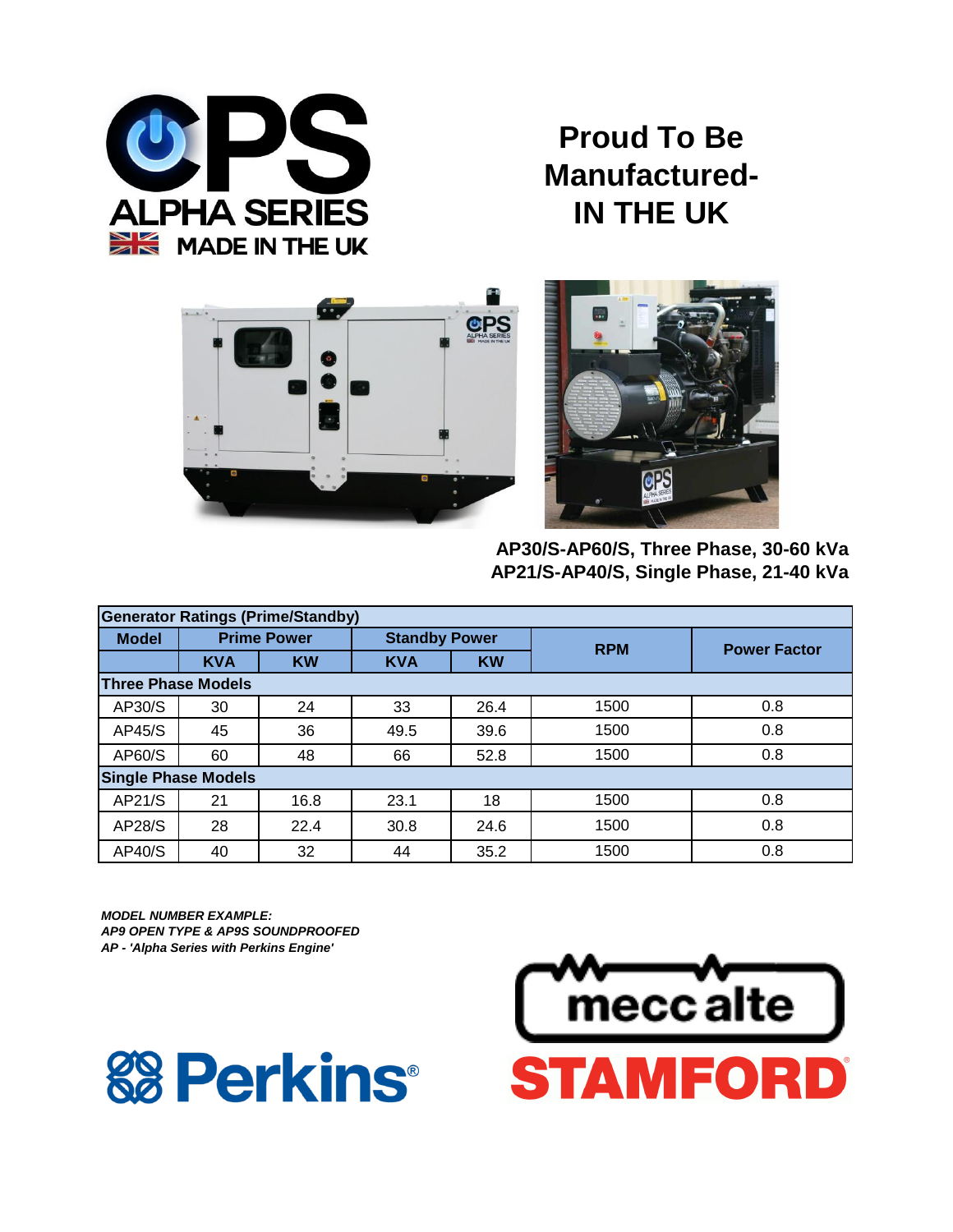# **SOUNDPROOFED CANOPY & BASE FRAME**





Galvanised fixings

Powder coating base & canopy Multi-density polyester soundproofing material -

Fire resistant Class 1

Canalised air-flow intake outlets equipped with water & sand traps

Lift hooks/Forklift space strong enough to support whole genset.

Large base fuel tanks to support long running

Residential exhaust muffler mounted inside canopy - Noise reduction of 38db (A)

Residual noise level of 65db (A) at 7m (Soundproofed)

## **ACCESS & MAINTAINANCE**

Large doors for easy servicing Removable doors Measure perameters via DSE control modules Radiator filling point (UK Standard) Colour coded wiring looms

## **QUALITY MATERIALS & WORKMANSHIP SAFETY, SECURITY & TRANSPORTATION**

Galvanised steel canopy & base frame High quality door locks with keys included

Residential exhaust muffler mounted inside canopy

Warning & hazard labels

Operation manuals included

Battery isolation switch included

Emergency stop fitted

Compact maximize container space

Carefully packaged for delivery Test & Pre delivery inspection

| <b>UK &amp; EU COMPONENTS</b>                              |
|------------------------------------------------------------|
| <b>Reliable EU batteries</b>                               |
| European main circuit breakers                             |
| Deep Sea Electronics 3000 & 4000 series control<br>modules |
| CPS Manufactured wiring looms and control boxes            |
| External fuel gauge & emergency stop                       |
| Deep Sea Electronics battery charger (optional)            |

Wired for cold weather start (UK Standard)

| <b>Dimensions &amp; Weights</b> |                            |              |                            |                  |                             |              |               |                  |  |  |
|---------------------------------|----------------------------|--------------|----------------------------|------------------|-----------------------------|--------------|---------------|------------------|--|--|
| <b>Model</b>                    |                            |              | <b>Canopied Dimensions</b> |                  | <b>Open Type Dimensions</b> |              |               |                  |  |  |
|                                 | Length                     | <b>Width</b> | <b>Height</b>              | <b>Weight KG</b> | Length                      | <b>Width</b> | <b>Height</b> | <b>Weight KG</b> |  |  |
|                                 | <b>Three Phase Models</b>  |              |                            |                  |                             |              |               |                  |  |  |
| AP30/S                          | 2200                       | 900          | 1330                       | 1100             | 1550                        | 750          | 1310          | 800              |  |  |
| AP45/S                          | 2200                       | 900          | 1330                       | 1350             | 1640                        | 750          | 1420          | 1000             |  |  |
| AP60S                           | 2200                       | 900          | 1330                       | 1350             | 1640                        | 750          | 1420          | 1000             |  |  |
|                                 | <b>Single Phase Models</b> |              |                            |                  |                             |              |               |                  |  |  |
| AP21/S                          | 2200                       | 900          | 1330                       | 1100             | 1550                        | 750          | 1310          | 800              |  |  |
| AP28/S                          | 2200                       | 900          | 1330                       | 1100             | 1640                        | 750          | 1420          | 1000             |  |  |
| AP40/S                          | 2200                       | 900          | 1330                       | 1350             | 1640                        | 750          | 1420          | 1000             |  |  |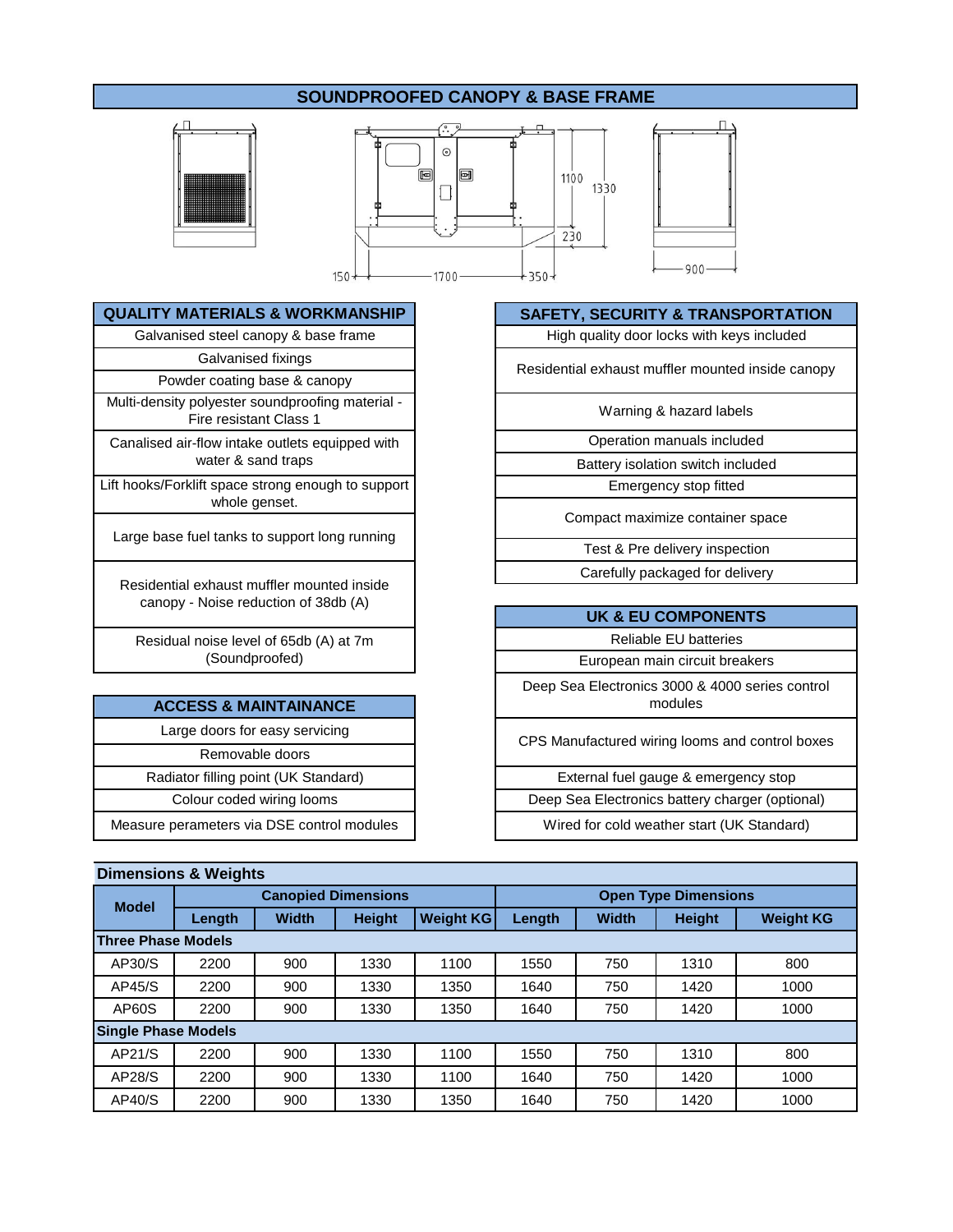| <b>Fuel Consumption &amp; Sound Levels</b> |                            |                                  |      |      |                                              |    |  |  |  |
|--------------------------------------------|----------------------------|----------------------------------|------|------|----------------------------------------------|----|--|--|--|
| <b>Model</b>                               | <b>Tank L</b>              | <b>Fuel Consumption (L/Hour)</b> |      |      | <b>Soundproofed Canopy dBA Ratings (75%)</b> |    |  |  |  |
|                                            |                            | 110%                             | 100% | 75%  | 7M                                           | 1M |  |  |  |
| <b>Three Phase Models</b>                  |                            |                                  |      |      |                                              |    |  |  |  |
| AP30/S                                     | 100                        | 8.1                              | 7.2  | 5.61 | 65                                           | 74 |  |  |  |
| AP45/S                                     | 100                        | 11.7                             | 10.8 | 8.23 | 65                                           | 74 |  |  |  |
| AP60S                                      | 100                        | 15.9                             | 14.6 | 10.8 | 65                                           | 74 |  |  |  |
|                                            | <b>Single Phase Models</b> |                                  |      |      |                                              |    |  |  |  |
| AP21/S                                     | 100                        | 8.1                              | 7.2  | 5.61 | 65                                           | 74 |  |  |  |
| AP28/S                                     | 100                        | 8.1                              | 7.2  | 5.61 | 65                                           | 74 |  |  |  |
| AP40/S                                     | 100                        | 11.7                             | 10.8 | 8.23 | 65                                           | 74 |  |  |  |

| <b>Engine Technical Data</b> |                |               |                        |                  |                 |                  |                  |                 |
|------------------------------|----------------|---------------|------------------------|------------------|-----------------|------------------|------------------|-----------------|
| <b>Model</b>                 | <b>Engine</b>  | <b>Engine</b> | <b>Induction</b>       | <b>Cooling</b>   | <b>Governor</b> | <b>Compressi</b> | <b>Displace-</b> | Oil             |
|                              | <b>Brand</b>   | <b>Model</b>  |                        |                  | Type            | on Ratio         | ment             | <b>Capacity</b> |
| <b>Three Phase Models</b>    |                |               |                        |                  |                 |                  |                  |                 |
| AP30/S                       | Perkins        | 1103A-33G     | Naturally<br>Aspirated | Water-<br>Cooled | Mechanical      | 19.25:1          | 3.3              | 8.3             |
| AP45/S                       | Perkins        | 1103A-33TG1   |                        |                  |                 | 17.25:1          | 3.3              | 8.3             |
| AP60S                        | Perkins        | 1103A-33TG2   |                        |                  |                 | 17.25:1          | 3.3              | 8.3             |
| <b>Single Phase Models</b>   |                |               |                        |                  |                 |                  |                  |                 |
| AP21/S                       | Perkins        | 1103A-33G     | Naturally<br>Aspirated |                  | Mechanical      | 19.25:1          | 3.3              | 8.3             |
| AP28/S                       | Perkins        | 1103A-33G     |                        | Water-<br>Cooled |                 | 19.25:1          | 3.3              | 8.3             |
| AP40/S                       | <b>Perkins</b> | 1103A-33TG1   |                        |                  |                 | 17.25:1          | 3.3              | 8.3             |

*\*D emissions engine can be supplied*

| <b>Alternator Technical Data</b> |                            |                 |                      |                 |               |                 |                         |              |  |
|----------------------------------|----------------------------|-----------------|----------------------|-----------------|---------------|-----------------|-------------------------|--------------|--|
| <b>Model</b>                     |                            |                 | <b>MeccAlte</b>      | <b>Stamford</b> |               |                 |                         |              |  |
|                                  | <b>Model</b>               | <b>Bearings</b> | <b>Winding Pitch</b> | <b>Wires</b>    | <b>Model</b>  | <b>Bearings</b> | Winding<br><b>Pitch</b> | <b>Wires</b> |  |
|                                  | <b>Three Phase Models</b>  |                 |                      |                 |               |                 |                         |              |  |
| AP30/S                           | <b>ECP28-VL/4</b>          |                 | 2/3                  | 12              | <b>PI144G</b> |                 | 2/3                     | 12           |  |
| AP45/S                           | ECP32-1L/4                 | 1               | 2/3                  | 12              | <b>UC224D</b> |                 | 2/3                     | 12           |  |
| AP60S                            | ECO32-2L/4                 |                 | 2/3                  | 12              | <b>UC224E</b> |                 | 2/3                     | 12           |  |
|                                  | <b>Single Phase Models</b> |                 |                      |                 |               |                 |                         |              |  |
| AP21/S                           | ECP32-2S/4                 |                 | 2/3                  | 12              | <b>PI144G</b> |                 | 2/3                     | 12           |  |
| AP28/S                           | ECP32-1L/4                 |                 | 2/3                  | 12              | <b>PI144K</b> |                 | 2/3                     | 12           |  |
| AP40/S                           | ECP34-3L/4                 |                 | 2/3                  | 12              | <b>UC224D</b> |                 | 2/3                     | 12           |  |

*Whilst we will endeavor to ensure all of our specification is correct, inline with our policy of developing and improving our product range we reserve the right to change specification without notice.*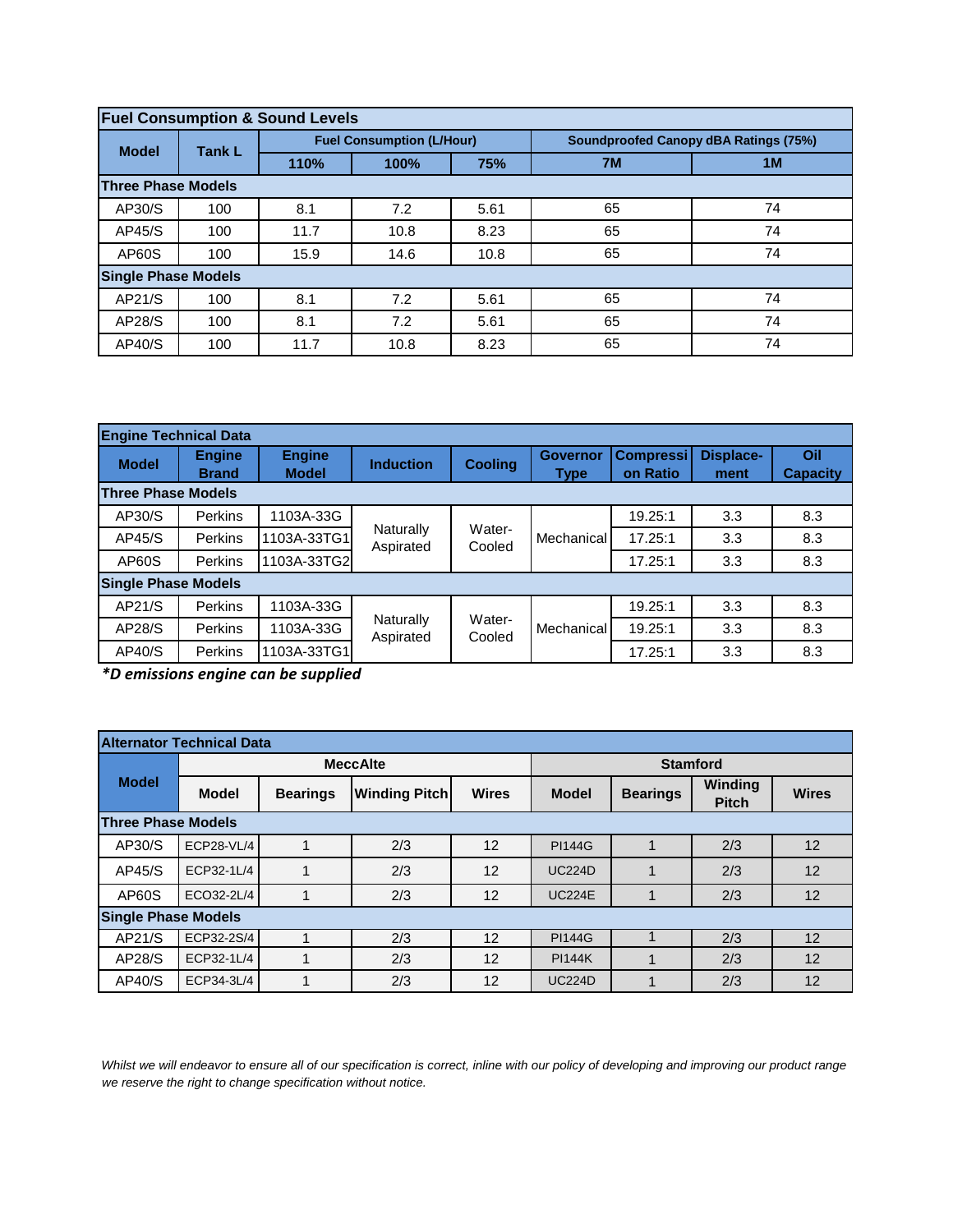### **Auto Start/ Manual Control Panel (Standard)**

#### **DEEP SEA ELECTRONICS**

Deep Sea Electronics is one of the world's top manufacturers of generator control, auto transfer switch and battery charger equipment.

## **DSE3110 MANUAL/ AUTO START CONTROL MODULE**

The DSE3110 is an outstanding compact control module that provides a comprehensive range of features for single-set applications. The controller can be used in manual or auto start mode.



| Easy operation, push button start                              |
|----------------------------------------------------------------|
| Large back-lit icon LCD display                                |
| Configurable timers & alarms                                   |
| Engine pre-heat                                                |
| Remote start input                                             |
| Standard engine and electronic CANbus variants. Works with DSE |
| Configuration Suite PC Software                                |

## **DSE4620 AUTO MAINS FAILURE CONTROL MODULE (OPTIONAL)**

The DSE4620 is a compact Auto Mains (Utility) Failure Control Module that has been developed to provide an outstanding range of features within a compact enclosure.



| Easy operation                                                                                                                    |  |  |  |  |  |  |  |
|-----------------------------------------------------------------------------------------------------------------------------------|--|--|--|--|--|--|--|
| Large back-lit icon based display                                                                                                 |  |  |  |  |  |  |  |
| 3-phase generator sensing                                                                                                         |  |  |  |  |  |  |  |
| Generator & load power monitoring (kW, kV A, kV Ar, pf)                                                                           |  |  |  |  |  |  |  |
| Generator overload protection (kW)                                                                                                |  |  |  |  |  |  |  |
| Configurable inputs & outputs                                                                                                     |  |  |  |  |  |  |  |
| Fuel and start outputs                                                                                                            |  |  |  |  |  |  |  |
| Fuel & crank outputs                                                                                                              |  |  |  |  |  |  |  |
| Magnetic pick-up speed sensing                                                                                                    |  |  |  |  |  |  |  |
| Engine speed protection, engine hours counter, engine pre-heat, engine run-<br>time scheduler, engine idle control for start/stop |  |  |  |  |  |  |  |
| Battery voltage monitoring                                                                                                        |  |  |  |  |  |  |  |
|                                                                                                                                   |  |  |  |  |  |  |  |

 Deep Sea Electronics control modules have a wide range of advanced features, expansion boards and configuration options to suit the most demanding applications. Meaning we can offer you a huge range of accessories and a product to suit your needs.